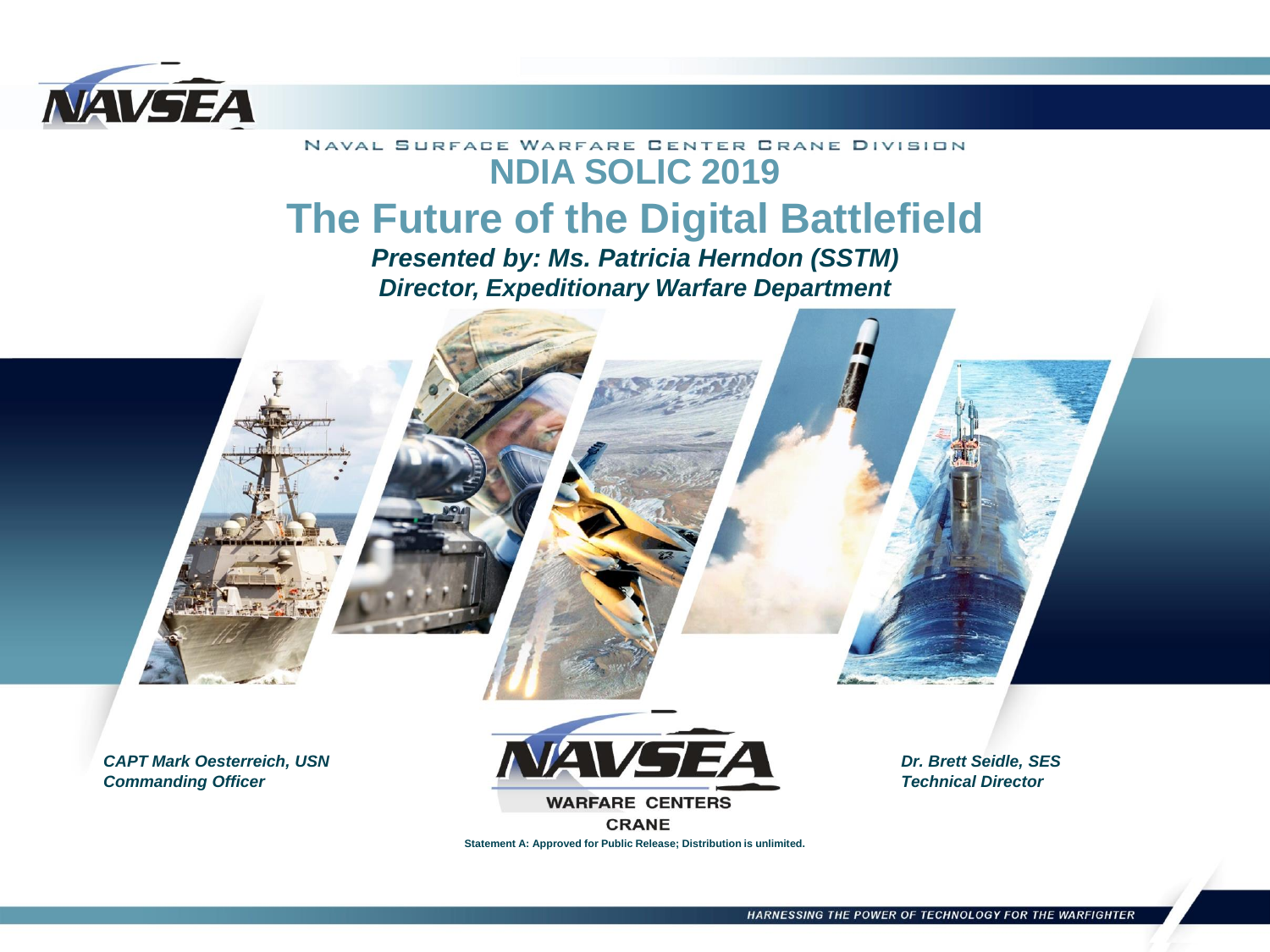

#### **What is the Government's Role?**

#### **NR&DE Naval Research & Development Establishment (NR&DE)**



- $\Box$  Diverse and highly educated workforce with 25,000 scientists, engineers, and technicians (with more than 2,000 Ph.D.s)
- 20 commands across the NAVAIR/NAVSEA Warfare Centers, SPAWAR Systems Centers, ONR and NRL
- □ Conducts RDT&E for the DoN to discover, develop, transition and field technologically superior naval warfighting capabilities.
- □ Unique Naval RDT&E facilities including laboratories, test facilities and test ranges
- Serves as principal R&D agents for Navy and Marine **Corps Program Executive Offices**
- Organizationally aligned to Naval **Systems Commands and ONR** 
	- Naval Sea Systems Command (NSWCs, NUWCs)
	- Naval Air Systems Command (NAWCs)
	- · Space and Naval Warfare Systems Command  $(SSCs)$

29

Aggressive Research, Development, Test & Evaluation for reliable real world solutions.

### *We provide*

- ₋ *Requirements identification*
- ₋ *Develop Open Architecture* 
	- *Standards*
- ₋ *Define Data Structure Requirements*
- ₋ *Independent Verification and Validation (IV&V)*
- ₋ *Technology Assessments*
- ₋ *Qualification*
- ₋ *Independent Engineering* 
	- *Oversight*
- ₋ *Test and Evaluation*
- ₋ *Warfighter Interface*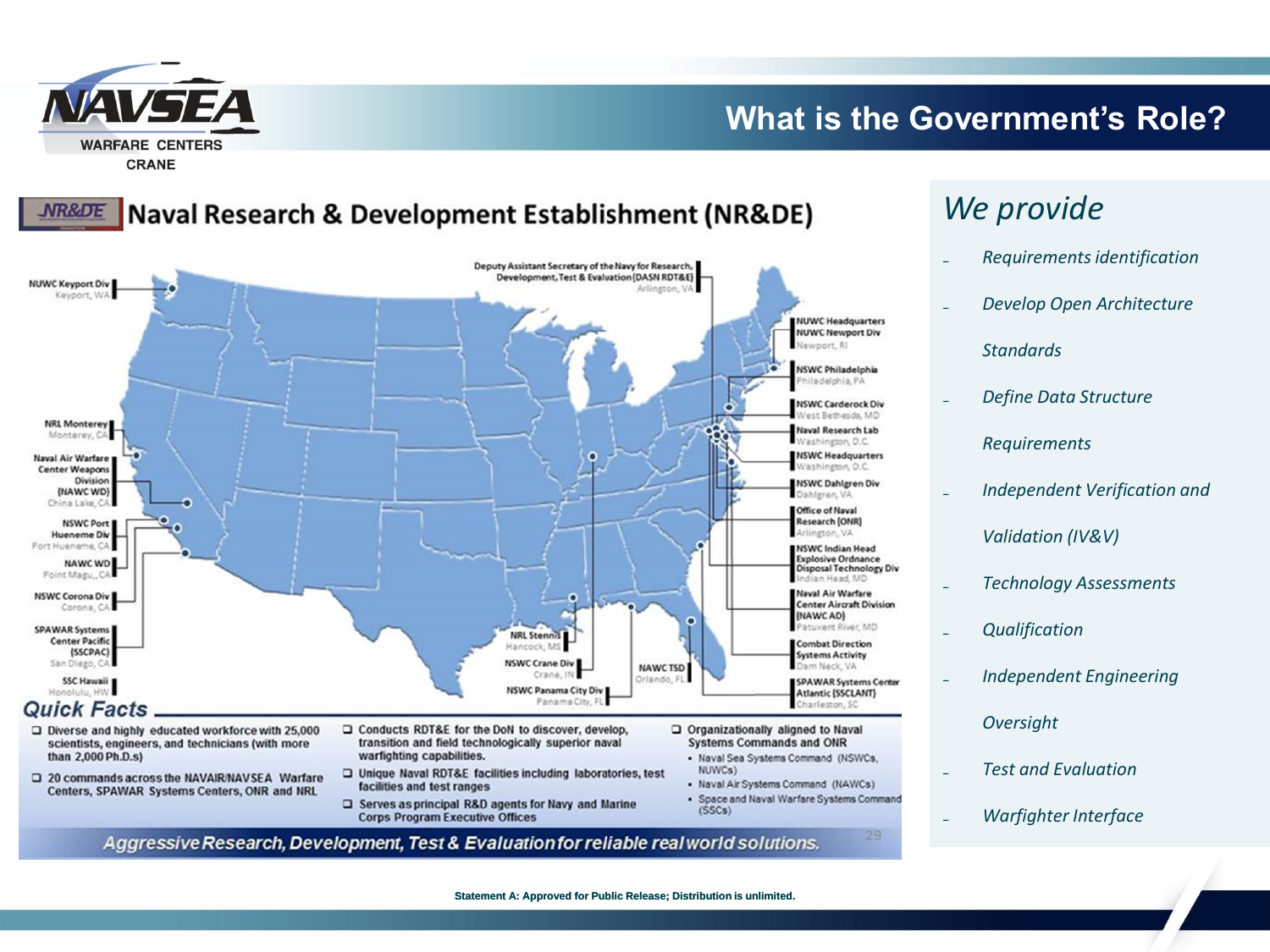

#### **The Warfighter Driven Challenge**



*GOVERNMENT SMEs WORKING WITH THE WARFIGHTER TO BETTER DEFINE THE REQUIREMENTS LOWERING THE RISKS FOR FOLLOW-ON TECHNICAL DEVELOPMENTS*

**Statement A: Approved for Public Release; Distribution is unlimited.**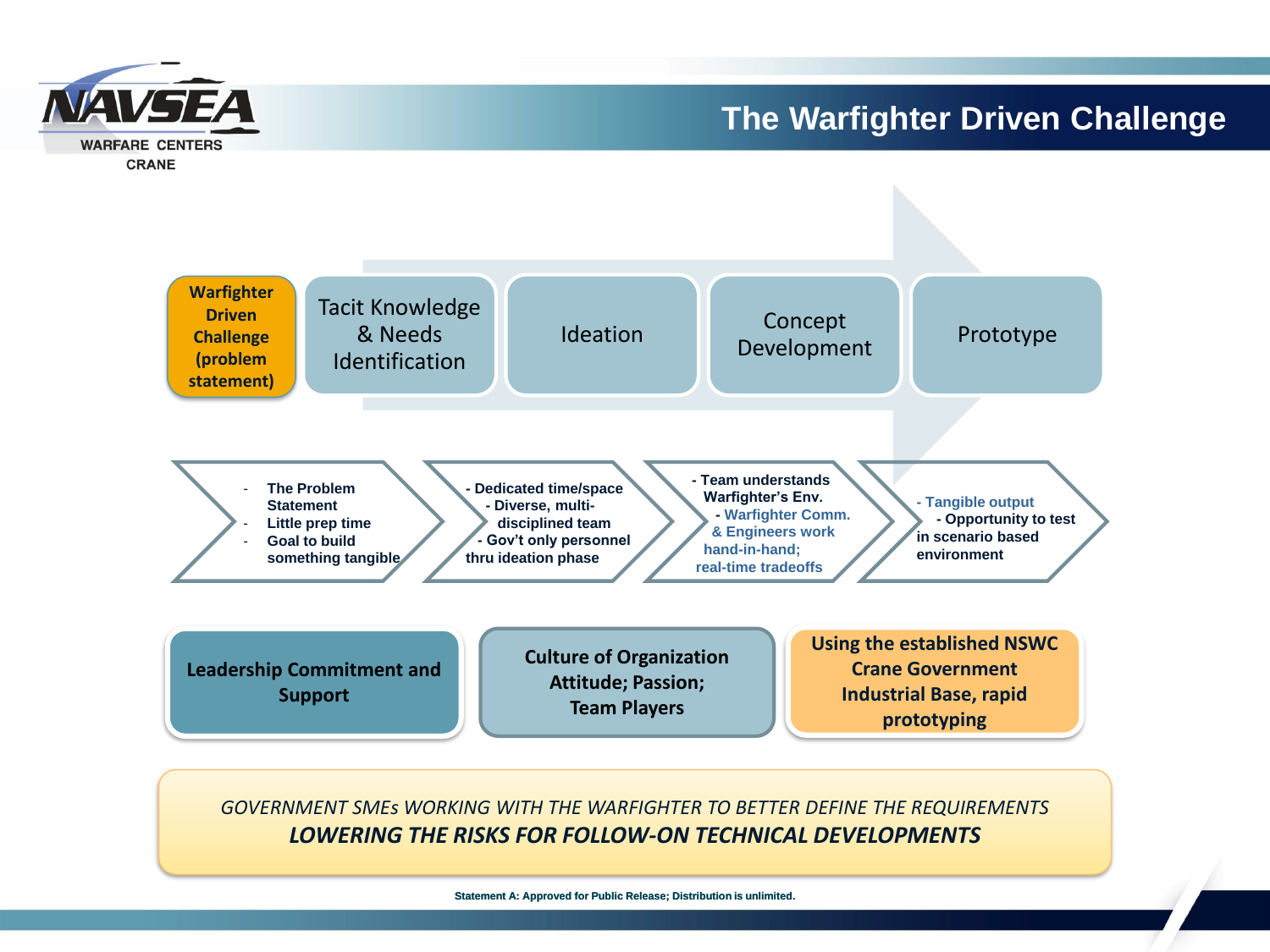#### **Hyper-Enabled Operator**





![](_page_3_Picture_3.jpeg)

The Warfighter NEEDS intelligent systems providing *real time dynamic battlespace information to enhance decision making, maneuver, and engagement capabilities*

**Statement A: Approved for Public Release; Distribution is unlimited.**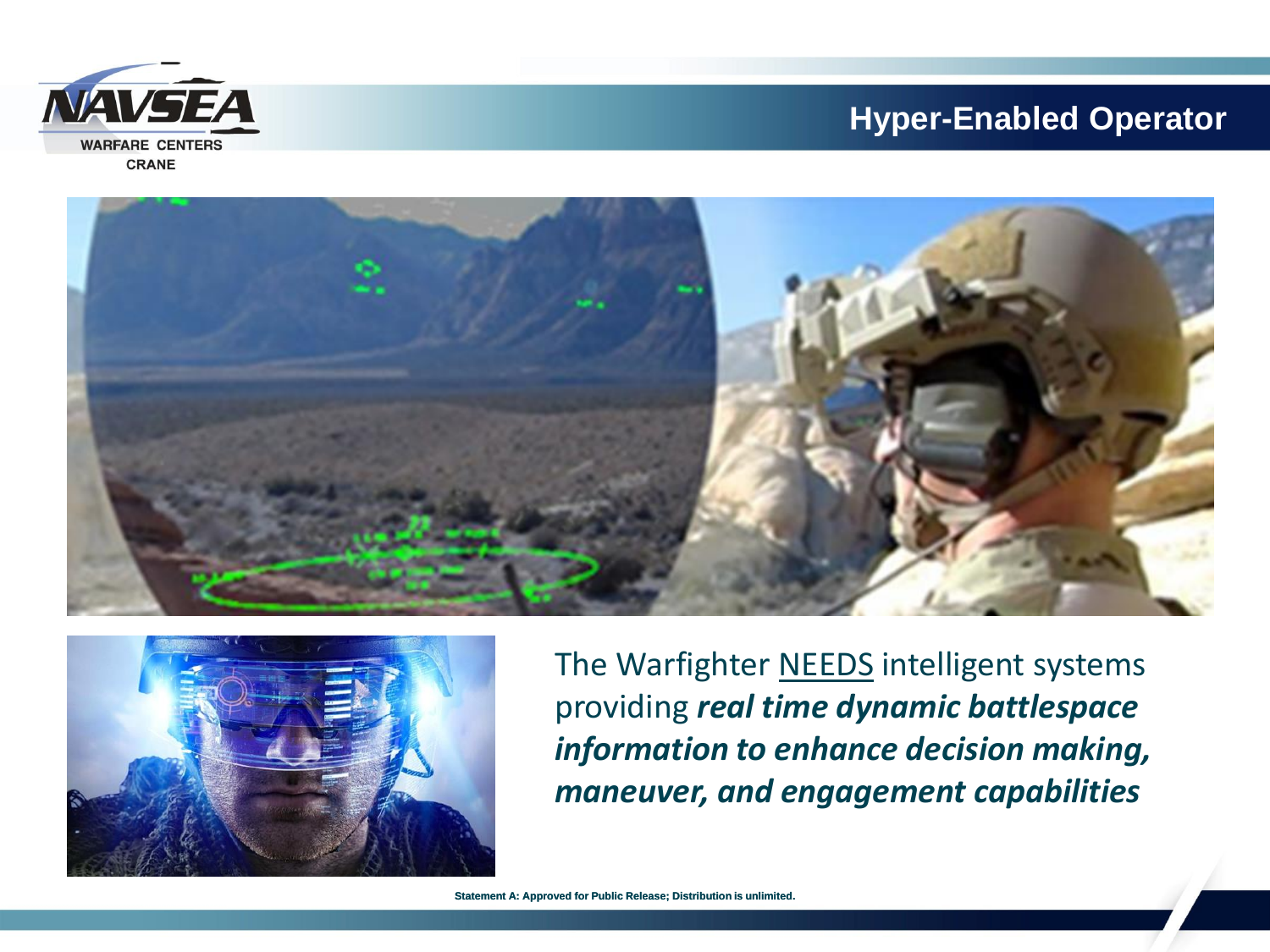## **The Future Digital Battlefield**

![](_page_4_Picture_1.jpeg)

![](_page_4_Picture_2.jpeg)

**Statement A: Approved for Public Release; Distribution is unlimited.**